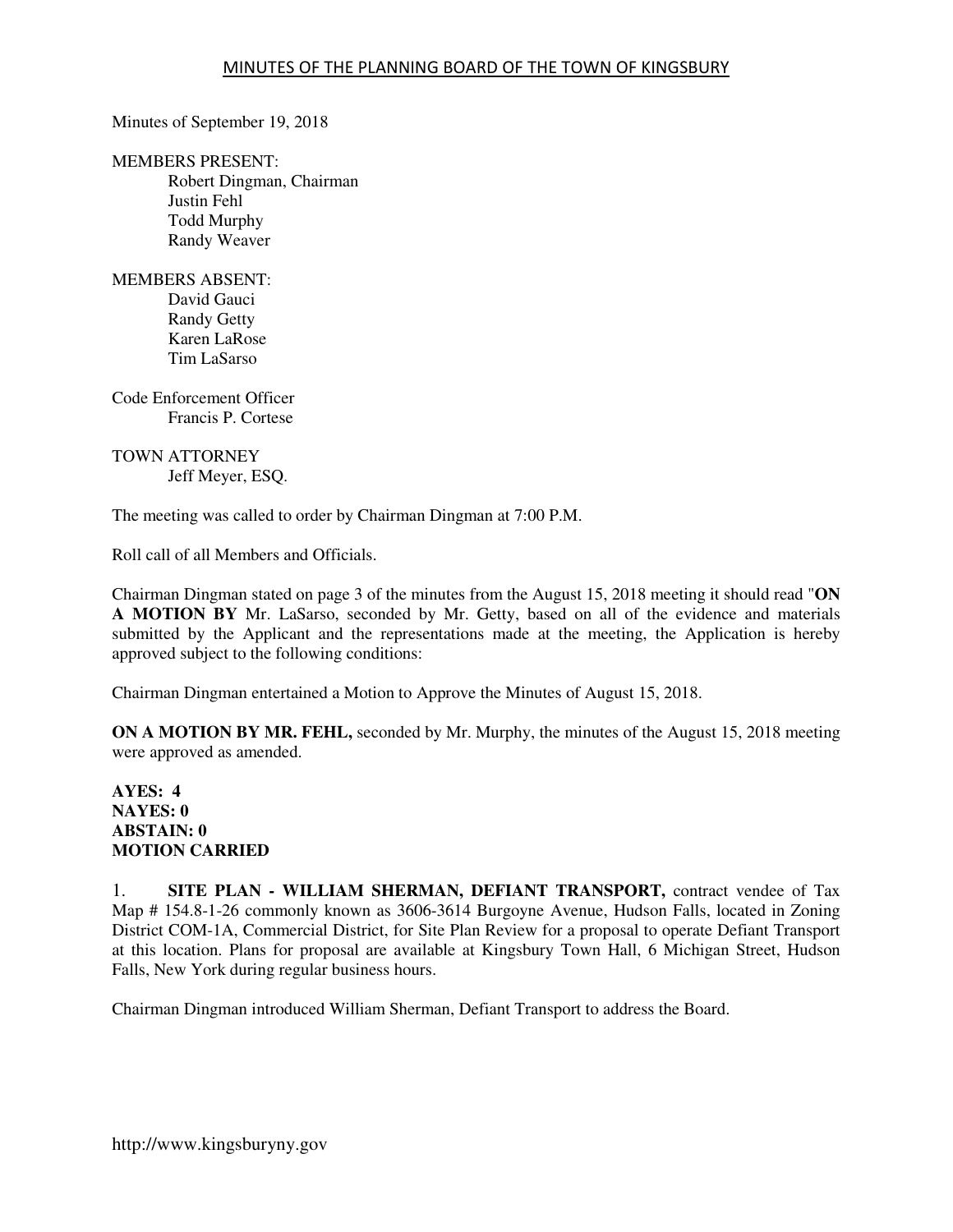# MINUTES OF THE PLANNING BOARD OF THE TOWN OF KINGSBURY

Planning Board Meeting September 19, 2018 Page 2 of 4

Mr. Sherman stated he is here tonight proposing to operate Defiant Transport at this location. His primary use of the space at this time is for storage of his own vehicles. He is looking to get his rollback tow truck out of the weather. This is a diesel truck and the winter weather is very tuff on them. He does have future plans to open a small repair shop which is limited to light mechanical repairs, brakes, shocks and things of that nature. For right now the space is going to be used for his personal vehicles as well. The space he will be using is in the back corner of the building.

Chairman Dingman questioned if there was a door located in this area.

Mr. Sherman responded the landlord is in the process of putting one in.

Chairman Dingman stated at one time he thought Mr. Sherman stated he would be maintaining his own vehicles.

Mr. Sherman stated yes he will be maintaining his own vehicles at this location.

Chairman Dingman stated before Mr. Sherman can start working on vehicles that are not his he would have to come back in front of this Board.

Mr. Fehl stated in Mr. Sherman's proposal he stated there will not be any removal of waste fluids.

Mr. Sherman responded he understands completely and will not partake in any removal of waste fluids.

Mr. Weaver questioned storage of vehicles.

Mr. Sherman responded he does have a towing business and the cars will not be located any longer than four (4) days. You may see 4 four cars one day and if you go by in three days you will not see the same cars. He doesn't keep the cars any longer.

Chairman Dingman opened the Public Hearing.

There being no comments from the public, the public hearing was closed.

**ON A MOTION BY MR. WEAVER**, and seconded by Mr. Murphy the Kingsbury Planning Board declares lead agency status and having reviewed the short form SEQRA submission and having taken a hard look at the potential environmental impacts finds that there are no potential negative environmental impacts anticipated from this project and the Board issued a negative declaration on the project.

The Board then reviewed the proposed Resolution.

#### **Resolution No. 1 of September 19, 2018**

**SITE PLAN REVIEW—** William Sherman, d/b/a Defiant Transport, contract vendee of Tax Map # 154.8-1-26, commonly known as 3606-3614 Burgoyne Avenue, is seeking site plan approval to operate a

http://www.kingsburyny.gov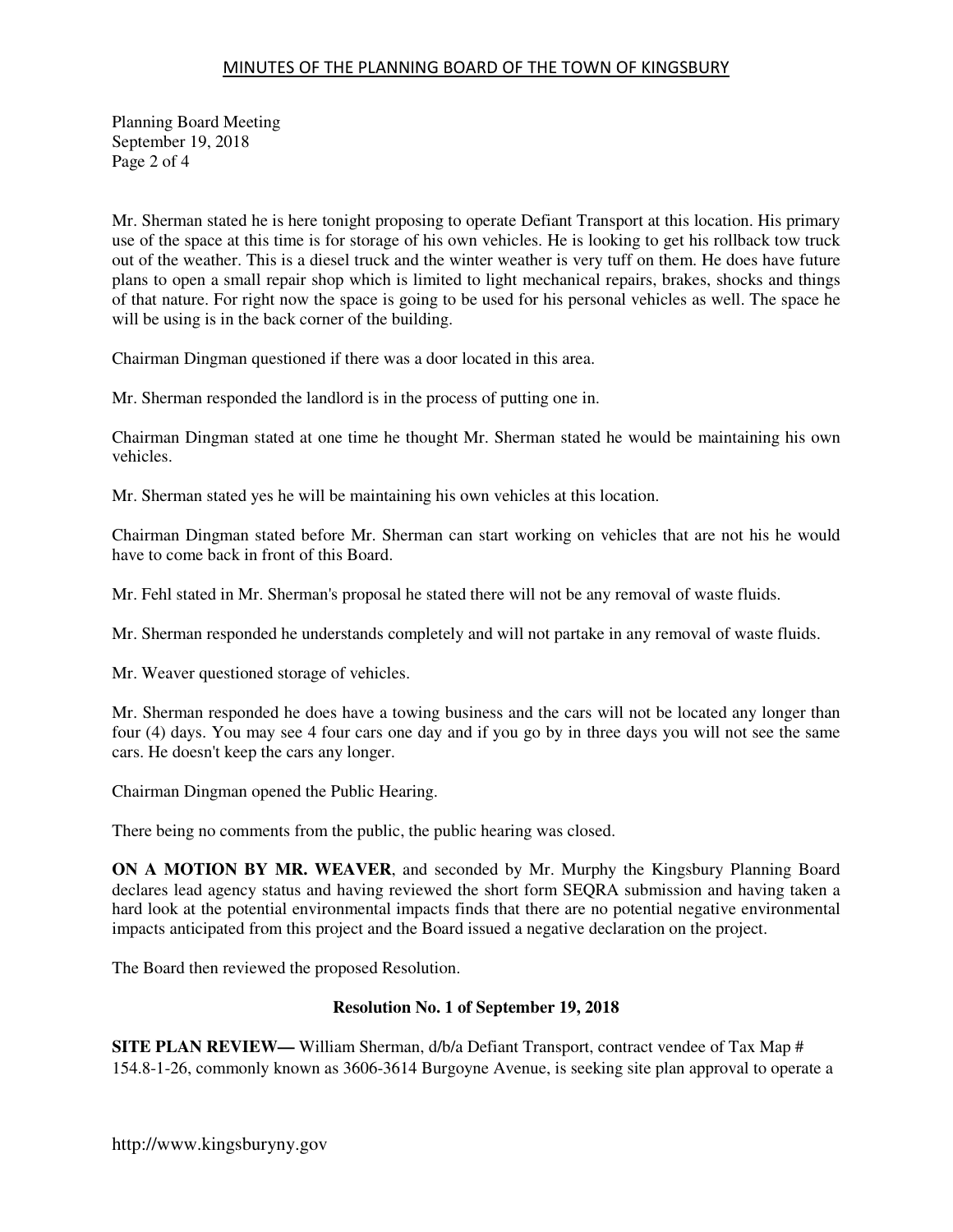# MINUTES OF THE PLANNING BOARD OF THE TOWN OF KINGSBURY

towing and light repair facility at this location. This action is pursuant to Section 280-23G of the Code of the Town of Kingsbury. Planning Board Meeting September 19, 2018 Page 3 of 4

A regular meeting of the Kingsbury Town Planning Board was held on September 19, 2018 at 7:00 PM at the Kingsbury Town Hall, 6 Michigan Street, Hudson Falls, NY 12839. The following resolution was passed as pertains to the above referenced matter.

**ON A MOTION BY** MR. FEHL, seconded by MR. MURPHY based on all of the evidence and materials submitted by the Applicant and the representations made at the meeting, and the Washington County Planning Board deeming the matter a matter of local concern, the Application is hereby approved subject to the following conditions:

- 1. Vehicles being repaired on the premises must be owned by the Applicant.
- 2. All vehicles must be parked on impervious surfaces.
- 3. Applicant shall be responsible for all necessary State, Federal and Local permits as applicable and shall forward to the Town copies of the same.
- 4. All information and representations contained in the materials submitted by the Applicant and discussed at the meeting are incorporated herein as conditions.

2. **PRELIMINARY – THE QUARRY, LLC**, owner of tax map #146.-1-23 commonly known as 35 Dean Road is proposing to change the existing site plan approvals to allow for the construction of 252 apartment units housed within 9 buildings, (3) three 24 Unit Buildings and (6) six 30 Unit Buildings. Plans for proposal are available at Kingsbury Town Hall, 6 Michigan Street, Hudson Falls, New York during regular business hours.

Chairman Dingman introduced William Nikas, The Quarry, LLC to address the Board.

Mr. Nikas stated he is here tonight to give the Board an update pertaining to The Quarry, LLC project. This is simply a preliminary introduction to make sure there are no issues he should be worried about. He is proposing to amend the existing site plan approvals to allow for the construction of 252 apartment units housed in 9 buildings that would be rentals.

Three of the buildings have 24 units; the other six buildings will 30 units. Each of the buildings will be three floors with elevators. This will be serviced by municipally water and sewer. The stormwater will be managed on-site.

Mr. Nikas stated he has an engineer designing the stormwater plan at this time. Ethan Hall, Principal with Rucinski-Hall Architecture will be the Architect and Planning Engineer.

Mr. Nikas stated the project includes the dedication of a new public road with restricted access points to minimize traffic through the existing single family neighborhood. The road access will be at the northern end of the project. This will prevent vehicles going through The Quarry Circle where the single family